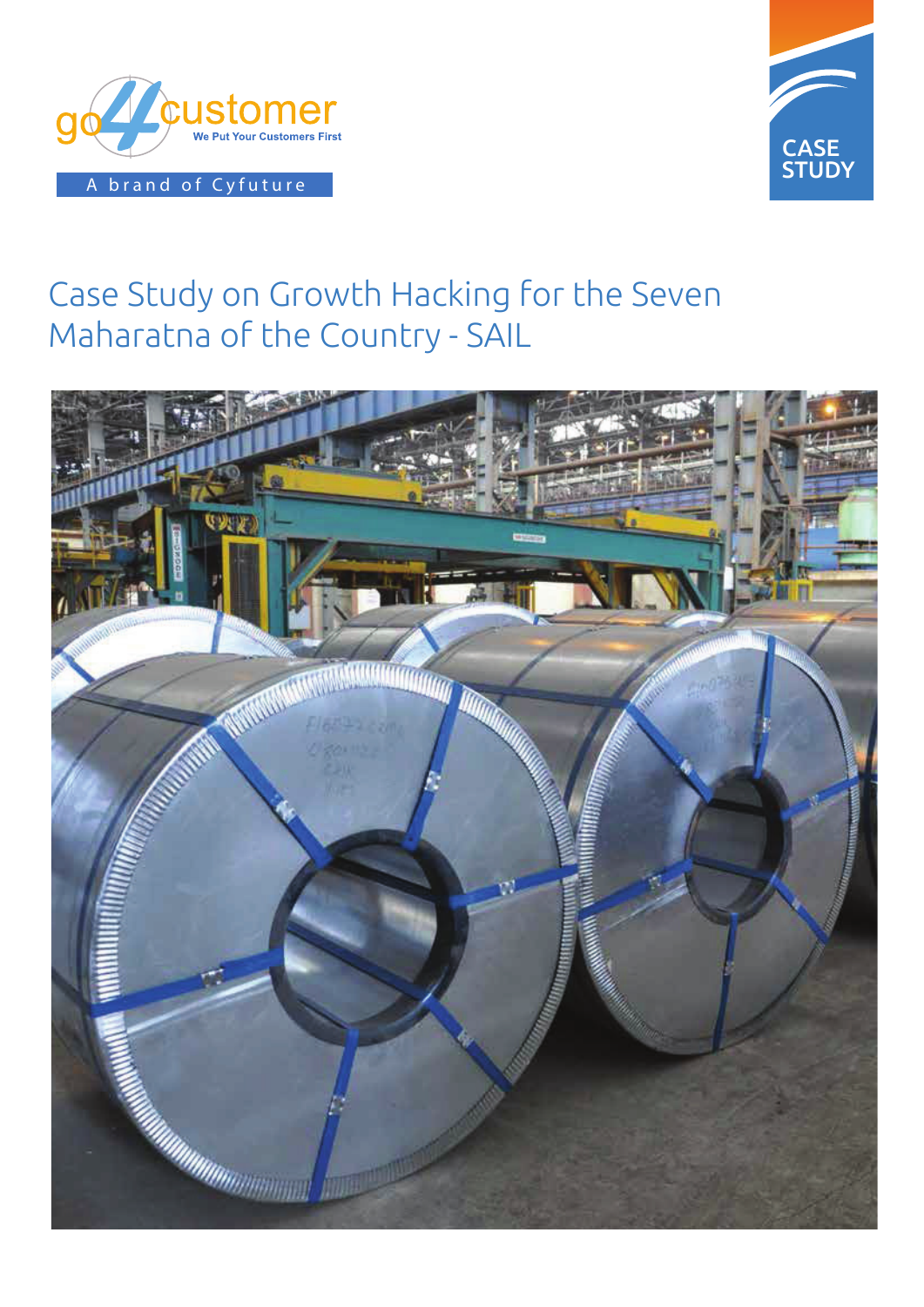### The Client

The client is Steel Authority of India Limited (SAIL) is the largest steel-making company in India and one of the seven Maharatna's of the country's Central Public Sector Enterprises.

#### Business Need

The Client wanted us to work on Search Engine Optimization to increase the visibility of the website.

## Technical Solution Provided

We informed the client about the website design challenges and provided him inputs to make an SEO optimized website. Later we worked on it visibility via link building that revolved around on-page and off-page optimization of the website.

#### Business Results

Overall Website traffic increased by 27.54 % during the tenure comparison of 8 months